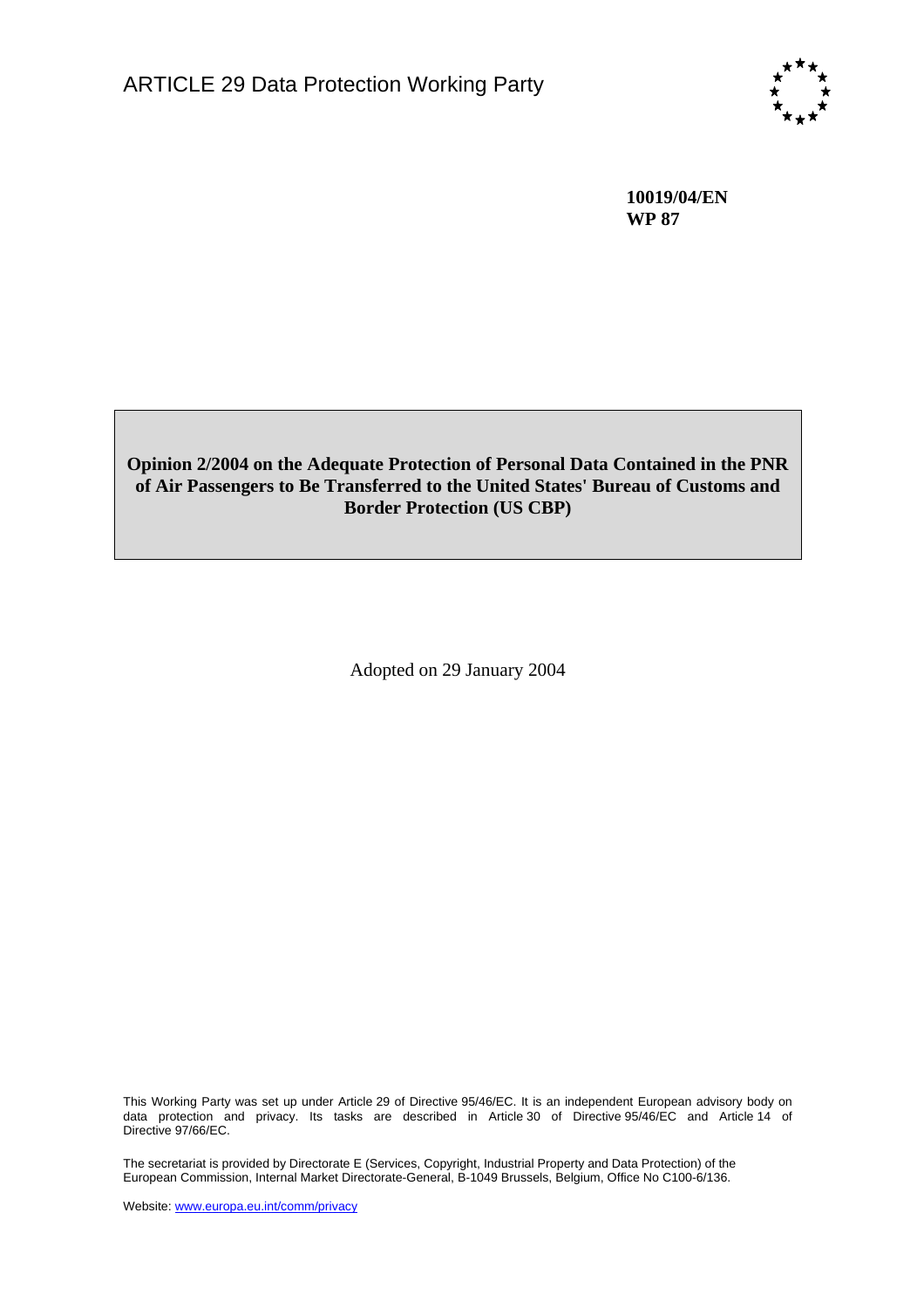*Opinion 2/2004 on the Adequate Protection of Personal Data Contained in the PNR of Air Passengers to Be Transferred to the United States' Bureau of Customs and Border Protection (US CBP)* 

#### **THE WORKING PARTY ON THE PROTECTION OF INDIVIDUALS WITH REGARD TO THE PROCESSING OF PERSONAL DATA**

set up by Directive 95/46/EC of the European Parliament and of the Council of 24 October  $1995<sup>1</sup>$ ,

having regard to Articles 29 and 30 paragraphs 1 (a) and 3 of that Directive,

having regard to its Rules of Procedure and in particular to articles 12 and 14 thereof,

### **has adopted the present Opinion:**

#### **INTRODUCTION**

 $\overline{a}$ 

In the aftermath of the events of 11 September 2001, the United States adopted a number of laws and regulations requiring airlines flying into their territory to transfer to the US administration personal data relating to passengers and crew members flying to or from this country. In particular, US authorities imposed on airlines the obligation to provide the US Bureau of Customs and Border Protection (CBP) electronic access to passenger data contained in the Passenger Name Record (PNR) for flights to, from, or through the US. Airlines not complying with these requests may face heavy fines and even loss of landing rights, as well as seeing their passengers subject to delays on arrival in the US.

The Working Party delivered a first opinion in October 2002 and a second one on 13 June 2003. The latter took into consideration the US Undertakings of 22 May 2003 ("Undertakings of the United States Bureau of Customs and Border Protection and the United States Transportation Security Administration"), reflecting the latest state of the dialogue as regards commitments from the US side on the conditions for processing of passenger PNR data by US authorities.

In its opinion of 13 June, the Working Party drew attention to several data protection concerns arising from the transfer to US authorities of passenger PNR data. The main outstanding points concerned the purpose of the transfers; the principle of proportionality as regards the personal data to be transferred as well as the moment of transfers and the retention period; the processing of sensitive data; the importance of adopting a "push" method of transfer; the strict control on further transfers to other Government or Foreign Authorities; the guarantees for and rights of data subjects; the mechanism for enforcement and dispute settlement; and the level of commitments.

<sup>&</sup>lt;sup>1</sup> Official Journal no. L 281 of  $23/11/1995$ , p. 31, available at: http://europa.eu.int/comm/internal\_market/en/media/dataprot/index.htm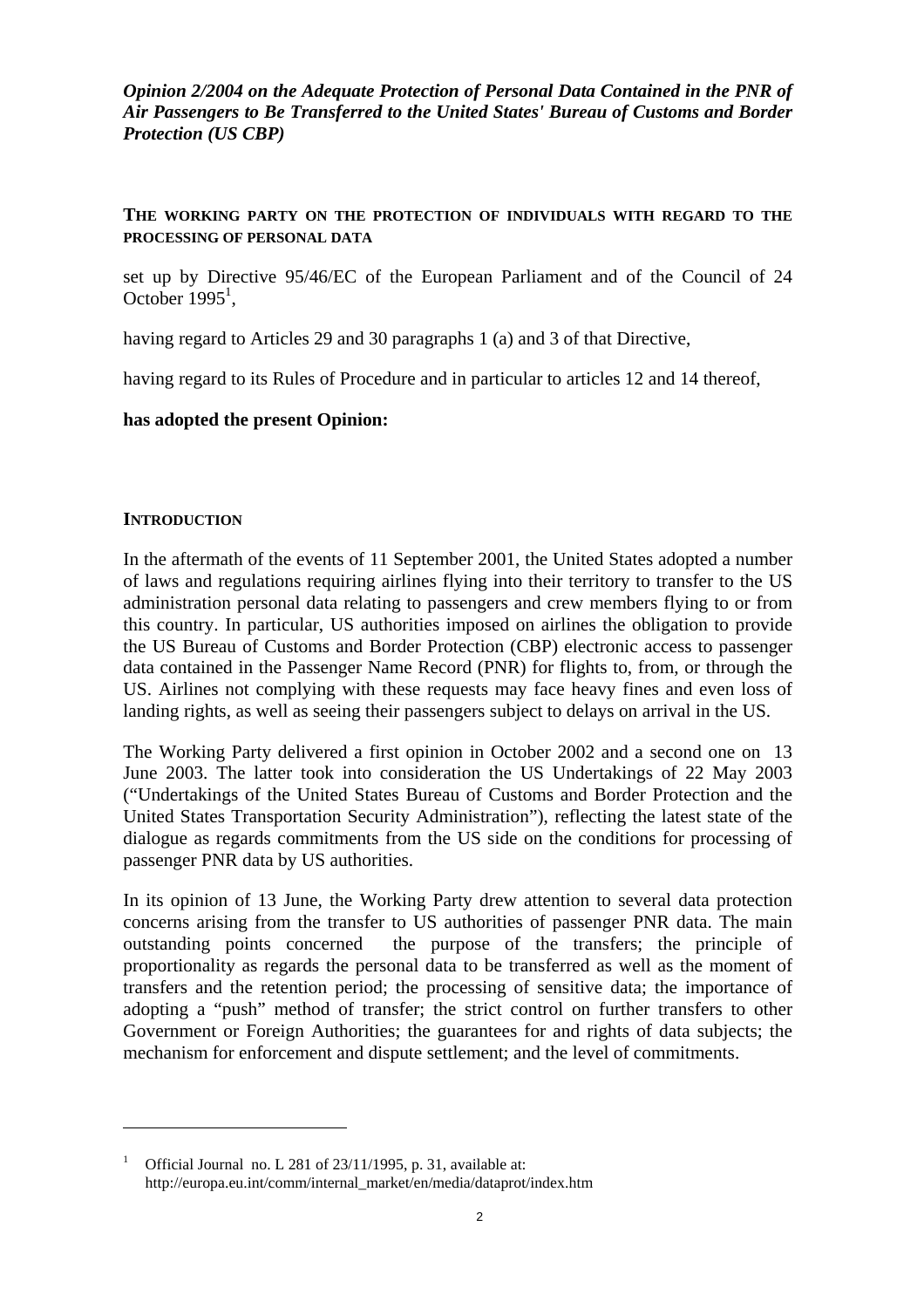More recently, the Working Party received the Commission's communication to the Council and the Parliament, "Transfer of Air Passenger Name Record (PNR) Data: the Need for a Global Approach<sup>"2</sup> and an updated version of the US "undertakings" dated 12 January 2004 (Annex I).

As stated in the opinion 4/2003, the Working Party deems it appropriate to issue a new opinion in the light of the more recent developments concerning the transfer of passenger PNR data of passengers, and in particular of the results of the negotiations between the European Commission and the US authorities.

# **1. ACTION AGAINST TERRORISM AND THE PROTECTION OF FUNDAMENTAL RIGHTS AND FREEDOMS.**

As already stated in Opinions 6/2002 and 4/2003, the transfer of data to US authorities raises public concern and has broad and sensitive implications in political and institutional terms, as well as having an international dimension.

The fight against terrorism is both a necessary and valuable element of democratic societies. Whilst combating terrorism, respect for fundamental rights and freedom of the individuals including the right to privacy and data protection must be ensured.

Such rights are protected in particular by Directive 95/46/EC, Article 8 of the European Convention on Human Rights as well as being enshrined in Article 7 and 8 of the Charter of Fundamental Rights of the European Union. Data protection is further recognised and expanded in the draft European Constitution discussed by the Convention on the future of Europe.

Therefore, limitations on fundamental rights and freedoms regarding the data protection principles governing the processing of personal data in the European Union should only take place if necessary in a democratic society and for the protection of public interests as exhaustively listed in those instruments.

The case of private data collected for commercial purposes and contained in the databases of airlines offering flight from the EU to or through USA and the associated reservations systems, to be communicated to a public authority by providing access to such systems is without precedent in the relationships between the EU and the USA, as well as an exception to the data protection fundamental principle of purpose specification, taking into account the number and sensitivity of data involved and the number of passengers affected by the US request - amounting to at least 10-11 million individuals per annum. This underlines the need for a cautious approach bearing in mind also the possibilities this opens up for data mining affecting, in particular, European residents and entailing the risk of generalised surveillance and controls by a third State.

Furthermore, similar flows from airlines have already been requested and/or proposed by several other third countries. This raises the issue of equal treatment of third States and the necessity for a global approach concerning the use of air transport data for security purposes in a multilateral context.

 $\overline{a}$ 

<sup>&</sup>lt;sup>2</sup> COM(2003)826 final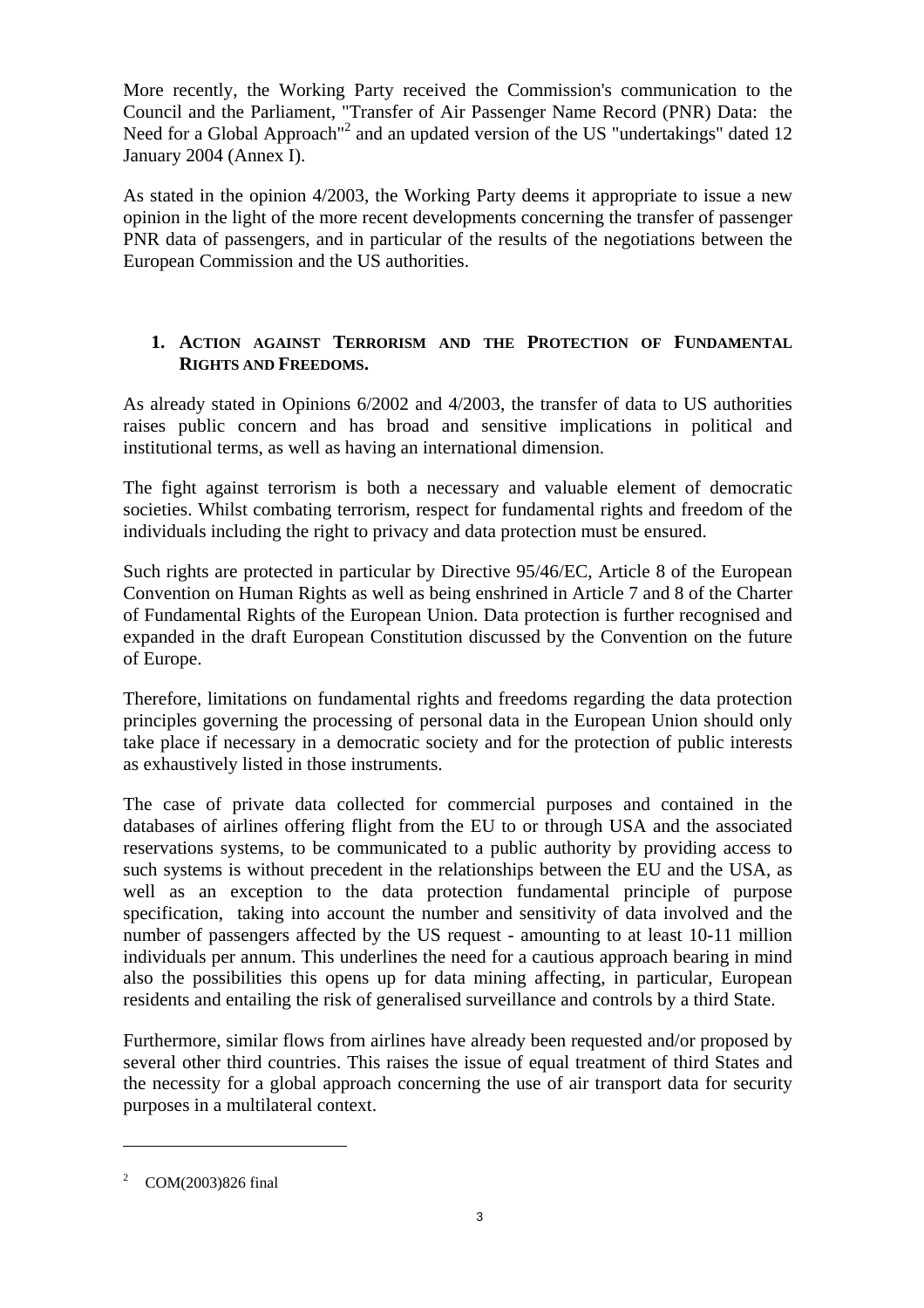It is not proved that not taking into account properly the principles of proportionality and data minimization results into more efficiencies in combating terrorism and maintaining internal security, whilst respecting those principles constitutes an essential guarantee for safeguarding citizens' rights as well as being better suited for commercial development purposes.

In this respect, the Working Party notes that passenger PNR data transfer has become relevant also for other countries, thus requiring a global and uniform approach on a worldwide scale, by ensuring harmonization of the solutions envisaged for different countries.

The Working Party also notes that the recent experience of certain countries, such as Australia, shows that the legitimate requirements of internal security and fight to terrorism can be pursued in a proportionate and reasonable way through systems which are in line with the fundamental principles of privacy and data protection.

#### **2. LEGAL ACTS TO BE ADOPTED**

The Working Party understands from the Communication that the Commission considers that the definition of a sound legal basis for the transfer of passenger PNR data to US authorities should take the form of a decision by the Commission under Article 25, paragraph 6 Directive 95/46/EC combined with an international agreement authorising the airlines to treat the US requirements as legal requirements in the EU and binding the US to grant reciprocity and ensure "due process" for EU residents. Therefore, the Commission envisages to enter into a "light bilateral agreement" with the US.

Given the lack of relevant documents, the Working Party is not in a position to adopt an opinion with regard to the content and the possible legal basis and value of such an agreement, also in consideration of Member States' competences for the implementation of Article 6 and 7 of the Directive 95/46.

The Working Party would like to point out, however, that decisions by the Commission under Article 25, paragraph 6 of the Directive, by their nature refer to the adequacy of the protection of personal data after they have been transferred to a third country, and that, so far, they have typically dealt with transfers to private sector organisations in third countries. This is the first occasion in which the transfer takes place because of a legal obligation from a third country which requires operators in the EU to transfer data to a public authority in that third country in a way which is not in conformity with the Directive.

In order to provide a sound legal basis for these transfers, a package is envisaged which consists of an adequacy decision and an international agreement, which is to accomplish a number of legal effects. The Working Party takes the view that, to the extent in which the International Agreement serves to legitimate a limitation of the right to private life, or a restriction of the purpose limitation principle in Article 6 of the Directive, it should in any case respect the limits of both Article 8 of the European Convention on Human Rights and Article 13 of the Directive.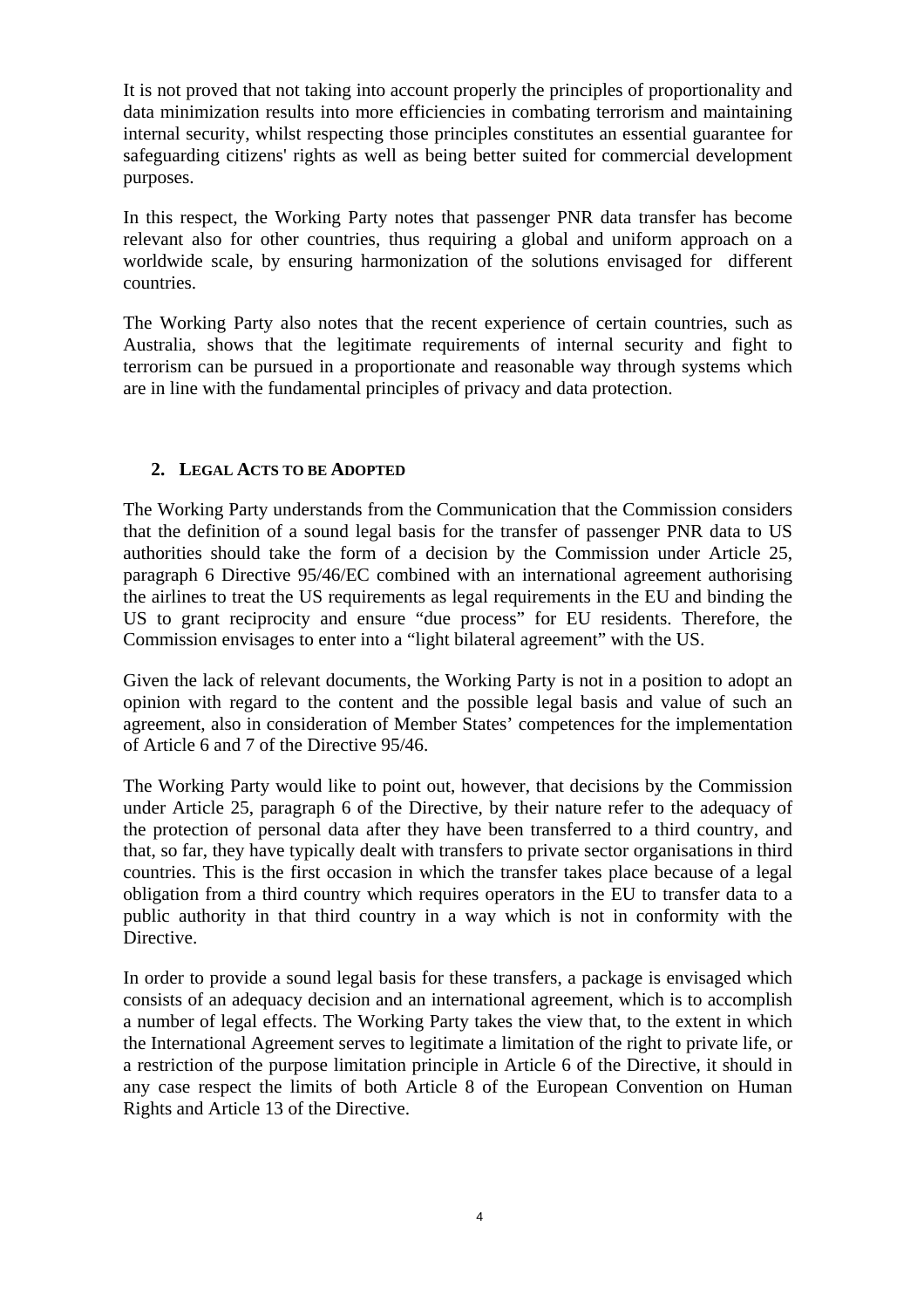## **3. SCOPE OF THE ADEQUACY FINDING AND OF A POSSIBLE AGREEMENT: CAPPS II AND TSA**

The Working Party expressly excluded the CAPPS II programme and any other system capable of performing mass data processing operations from the scope of its Opinion 4/2003.

In fact, these systems are qualitatively different from the mere transfer of passenger PNR data and involve wide-ranging issues which should be clarified and specifically addressed by the Working Party, in consideration of the more pervasive effects that would affect the fundamental rights of the data subjects concerned.

In particular, the CAPPS II system raises a number of peculiar issues that require not only specific consideration by the Working Party, but also different, higher safeguards. Any possible future decisions on CAPPS II would need specific consideration by the Working Party and should not automatically flow from an extension of the applicable scope of the Commission's first adequacy decision on the transfer of passenger PNR data to the US.

Therefore, also in light of the circumstance that the Working Party has not been informed and consulted about the ultimate CAPSS II legal framework, any use of personal data by TSA with regard to the proposed CAPPS II system or its testing should be considered excluded now and in future from the applicable scope of the Commission's decision. In other words, the considerations made in this Opinion are based on the assumption that the Commission's decision will not be extended in future to CAPPS II, including indirect extension via the reference to internal US legislation; otherwise, far more critical remarks would have to be made already at this stage.

As a result, the Working Party recommends the Commission to make clear, through a specific clause in the decision, that US authorities shall refrain from using passenger PNR data transmitted from the EU not only to implement the CAPPS II system but also to test it.

It is the Working Party's opinion that this should also apply to any other further use of European passengers' data transmitted by airlines in relation with other programmes such as Terrorism Information Awareness and US VISIT, or entailing the processing of biometric data.

## **4. LEVEL OF COMMITMENTS**

The Working Party recalls that any Commission decision should not rest on mere "undertakings" of administrative agencies, but on commitments that are officially published at least at the level of the Federal register and fully binding on the US side. In particular, there should be no ambiguity about the capability to create rights in favour of third parties.

As far as this point is concerned, it is clear that the US undertakings will not be legally binding on the US side. Moreover, the newly added paragraph 47 at the end of the undertakings explicitly clarifies the legal enforceability of the US undertakings, stating that they "do not create or confer any right or benefit on any person or party, private or public".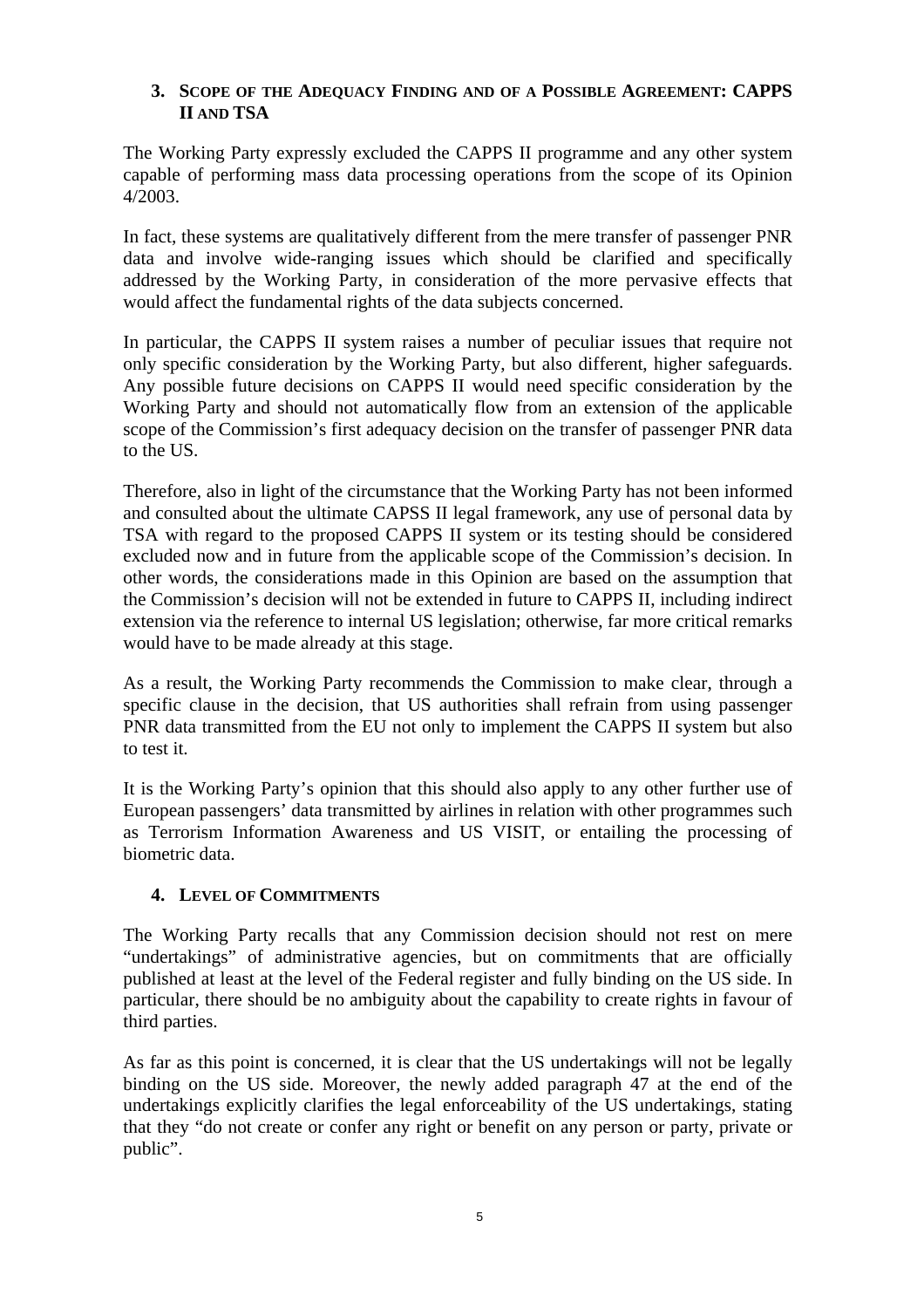The Working Party therefore underlines that the level of commitments on the US side cannot be considered as meeting the requirements laid down in its Opinion 4/2003 and considers that this matter is an essential condition which should in any case be addressed before any arrangements are formalised.

## **5. SPECIFIC ASPECTS**

Having regard to the global context described above, the US requests, as reflected in the Undertakings (updated version of 12 January 2004), should be assessed in the light of the Working Party's opinions in this field, and in particular Opinion 4/2003 of 13 June 2003.

#### A. TRANSITIONAL NATURE OF AN ADEQUACY FINDING

A duration of three and a half years has been suggested for the package including undertakings, adequacy finding and related international agreement.

The Working Party welcomes the introduction of a "sunset clause" in the arrangement and hopes that the three year period proposed in its Opinion 4/2003 will be taken into consideration.

### B. PURPOSE LIMITATION.

DHS will use passenger PNR data for CBP purposes for preventing and combating:

- 1) Terrorism and related crimes;
- 2) Other serious crimes, including organized crime, that are transnational in nature;
- 3) Flight from warrants or custody for crimes described above.

The Working Party notes that the description of the purposes for which PNR is used is narrower and more precise than before. However, category 2 remains vague, in particular as for the scope of the "other serious crimes" mentioned in the US Undertakings. Moreover, the purposes remain far broader than the focus on fighting acts of terrorism that the Working Party regarded as necessary in its opinion 4/2003.

#### C. LIST OF DATA ELEMENTS TO BE TRANSFERRED

US Customs and Border Protection now propose and the Commission has agreed that transfers of passenger PNR data should include a list of 34 data elements. This list results from the exclusion of 4 data fields (identifiers for free tickets, number of bags, number of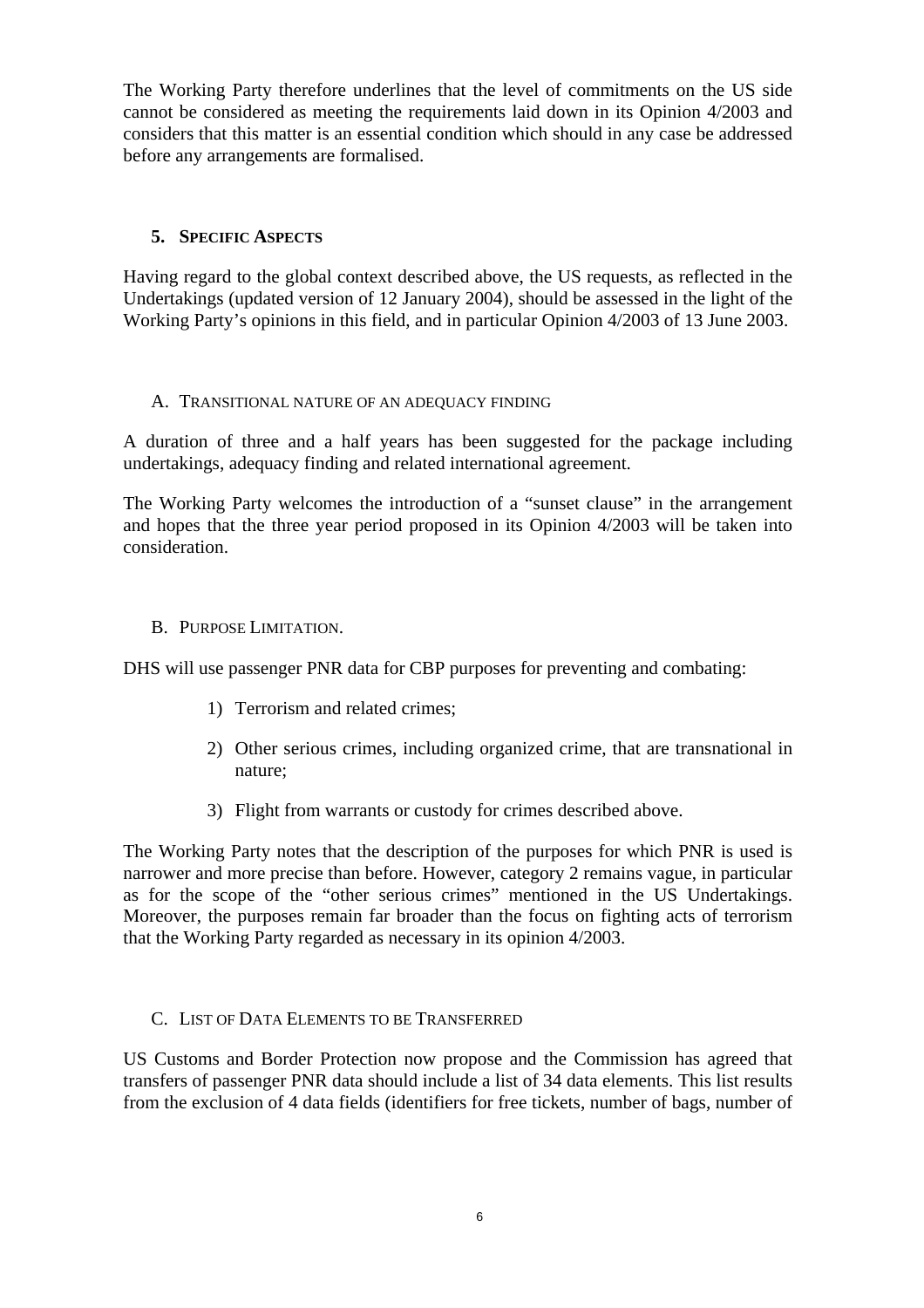bags on each segment, voluntary/involuntary upgrades) from the list of 38 PNR elements contained in Annex B of the Undertakings of 22 May 2003<sup>3</sup>.

The Working Party notes that very little progress has been made as to the list of data elements to be transmitted. Indeed, the revised US list still contains all of the 20 elements that the Working Party considered as disproportionate and problematic in its opinion 4/2003.

It should be noted moreover that US authorities have only reduced the requested data elements from 38 to 34, by deleting four elements which had been accepted by the Working Party in its opinion of 13 June. As for the remaining 20 elements which, though not accepted by the Working Party, are still requested by the US authorities, no evidence or explanation has been provided about how their processing could be deemed to be necessary , proportionate and not excessive in a democratic society for combating terrorism.

The Working Party recalls the list of 19 data elements accepted in its opinion of 13 June 2003, any addition to that list being subject to a strict test in the light of proportionality and data minimisation principles.

#### D. SENSITIVE DATA

 $\overline{a}$ 

As a result of the dialogue, US authorities will not "use" and will delete "certain" PNR codes and terms considered sensitive, bearing in mind that in this regard, Article 8, paragraph 1 of the Directive refers to personal data revealing racial or ethnic origin, political opinions, religious or philosophical beliefs, trade-union membership, and the processing of data concerning health or sex life.

The list of fields and code data to be eliminated is as yet unavailable. Nevertheless, the Working Party would like to stress that while certain codes such as those referring to meal preferences, special health requirements and Passenger Type Codes relating to religious belonging, such as 'Pilgrim Fare', 'Missionary' or 'Clergy' and others are clearly to be deleted, others need more in-depth assessment - in particular 'free text' fields, such as "General Remarks", which may contain identified sensitive data. The US Undertakings dated January  $12<sup>th</sup>$  indicated that those would be eliminated by using a list of "trigger" words. This approach would not guarantee the deletion of all sensitive data contained in those fields. Therefore, the only certain solution would be the exclusion of these fields, in line with Opinion 4/2003.

In this connection, the Working Party recalls its Opinion of 13 June 2003, according to which transfer of sensitive data should be ruled out. It therefore would not be practicable that deletion would be performed only after sensitive data have been transmitted to the US authorities. The Working Party invites the Commission to find the appropriate

<sup>3</sup> Although Annex B of the Undertakings of 22 May 2003 lists 39 data element, only 38 of them may actually be present in any given PNR, since the field OSI (other service information) should only be used if a SSR (special service request) code is not available, according to the IATA Reservation Services .-Manual, 20<sup>th</sup> edition, effective 1 June 2003-31 May 2003, point 10.3, pg. 127.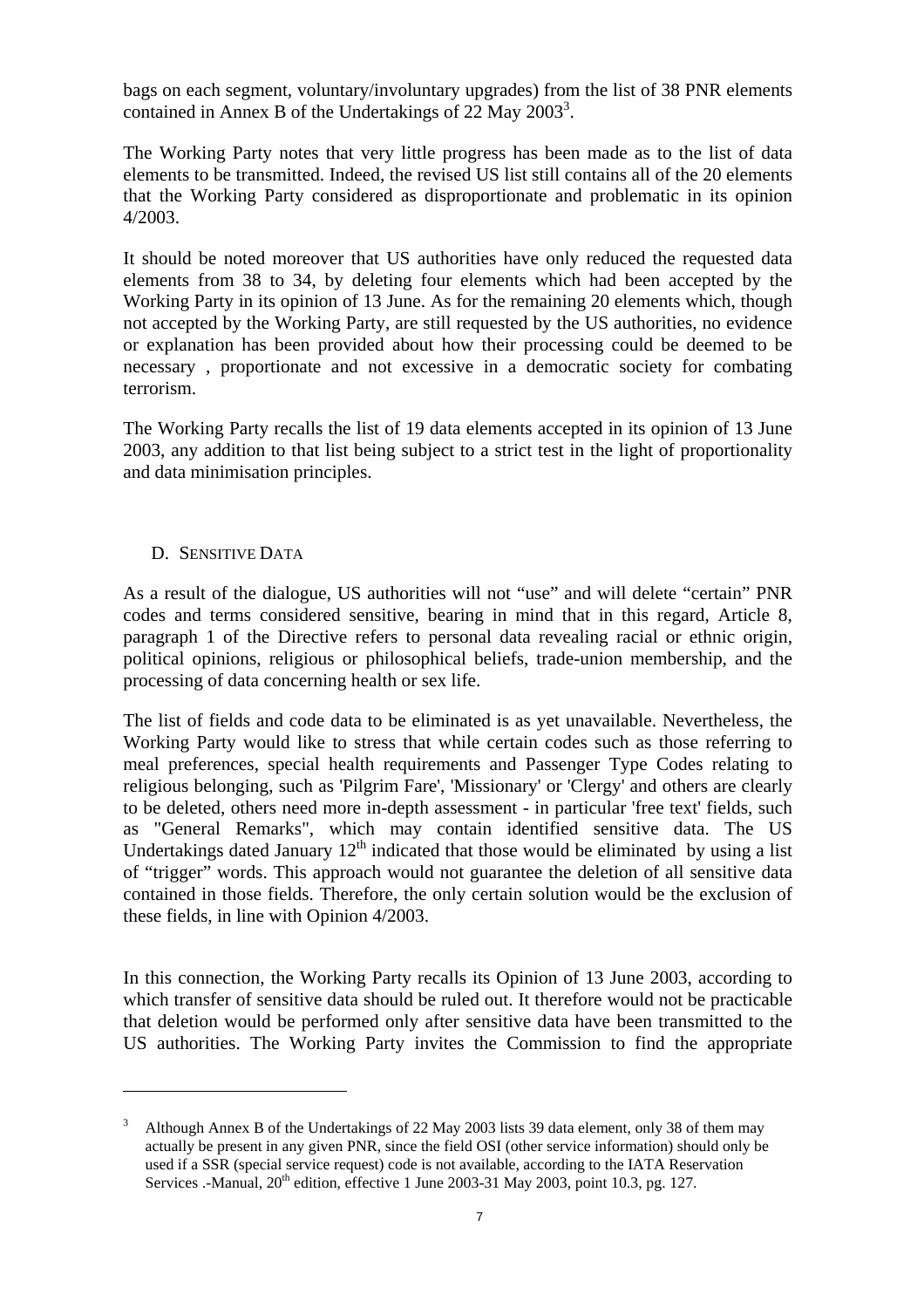technical solutions (such as filters) in order to avoid any transmission of sensitive data to the US authorities.

## E. USE OF DATA DERIVED FROM PASSENGER PNR DATA

In additional wording for the Undertakings, the US authorities describe the limitations that exist to their accessing data "derived" from PNR elements that may reveal features of a passenger's life and pose the risk of serious interference in the data subject's right to private and family life, under the terms of Article 8 of the European Convention on Human Rights. The new wording is as follows:

"Additional personal information sought as a direct result of passenger PNR data will be obtained from sources outside the government only through lawful channels, and only for legitimate counter-terrorism or law enforcement purposes. For example, if a credit card number is listed in a PNR, transaction information linked to that account will be sought pursuant to lawful process, such as a subpoena issued by a grand jury or a court order, or as otherwise authorized by law. In addition, access to records related to e-mail accounts derived from a PNR will follow U.S. statutory requirements for subpoenas, court orders, warrants, and other processes as authorized by law, depending on the type of information being sought."

These clarifications are welcome. They do not, however, on their own fully allay the Working Party's concerns. In particular, the scope of the purposes for which PNR may be used should not allow for further unspecified "law enforcement purposes". Moreover, access to e-mail accounts and other personal information derived from a PNR should only take place in accordance with procedural requirements laid down in international instruments related to judicial and law enforcement cooperation. It must also be clear that in case of abuse, individuals can seek redress from an independent authority.

## F. DATA RETENTION PERIOD

CBP will retain collected passenger PNR data for the agreed CBP purposes for 3 and a half years. Data that has been manually accessed during that period will be retained in a deleted data file for an additional 8 years.

The Working Party notes that this represents an improvement over the 7 year initial storage period proposed in the Undertakings of 22 May. Three years and a half remains nevertheless a considerably longer period than the "weeks or months" called for by the WP in its Opinion 4/2003. The Working Party doubts that the undifferentiated storage of all PNR elements for such long periods can be regarded as corresponding to what is "proportionate and necessary in a democratic society".

Furthermore, the additional 8 year retention period, as resulting from the mere circumstance that the data have been accessed, is disproportionate insofar as it is not related to a concrete investigation or warrant on the data subject and makes it possible to *de facto* override the three and a half year term.

In this regard, it should be noted that different solutions can be envisaged which are more respectful of data protection principles but still efficient in fighting crime. For example,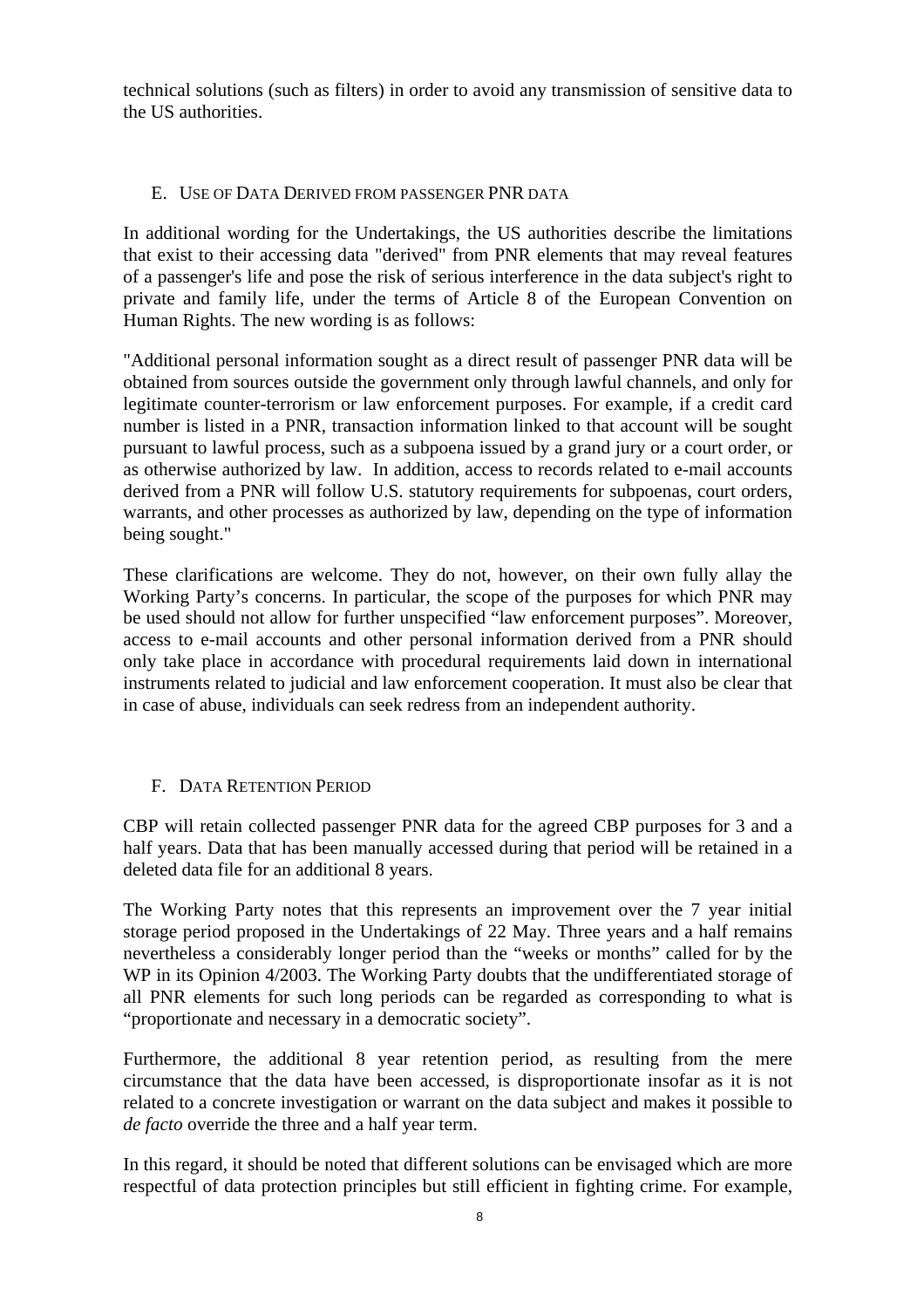according to the system developed by Australia, Australian customs will not retain or store any passenger information unless the passenger has been identified undertaking an illegal activity or the information is needed as intelligence to assist in investigation of a suspected offence.

### G. METHOD OF TRANSFER

As regards the method of transfer, the Working Party recalls its opinion 4/2003, where it considered that the sole data transfer mechanism whose implementation does not raise major problems is the "push" one – whereby the data are selected and transferred by airline companies to US authorities – rather than the "pull" one – whereby US authorities have direct access to airline and reservation systems databases.

The Working Party is seriously concerned that, even though US authorities have seen no objection for several months to the "push" system, the appropriate technical mechanisms to implement a "push" system operated directly by the European airlines are not yet in place. The Working Party considers that concrete measures should be adopted by April 2004 at the latest and urges the Commission to take immediate action with that aim. Furthermore, the Working Party underlines that no adequacy of the level of protection provided for by the US can be assumed without the establishment of a "push" system.

### H. TIME OF DATA TRANSFER

In its opinion 4/2003 the Working Party recommended that US CBP should receive the data concerning a specific flight no earlier than 48 hours prior to departure and that thereafter the data should only be updated once.

As far as this point is concerned, the latest version of the Undertakings exactly reflects the previous one, granting US authorities access 72 hours prior to departure and a maximum of three updates.

The Working Party regrets that no improvement has been achieved on this point during the negotiations.

### I. TRANSFER OF PASSENGER PNR DATA TO OTHER GOVERNMENT OR FOREIGN AUTHORITIES.

In its opinion 4/2003, the Working Party asked for the precise identification of the other public bodies entitled to receive the data, stating that any direct or indirect onward transfers should be made on a case by case basis and made conditional upon acceptance of specific "undertakings" no less favourable than those provided to the Commission by the US authorities. Moreover, the number of authorities to which data could be transferred should be restricted.

The Working Party notes that a comprehensive list of the relevant government authorities to which data might be transferred has not yet been provided. The Working Party is also still concerned about such provisions allowing CBP to disclose data "as otherwise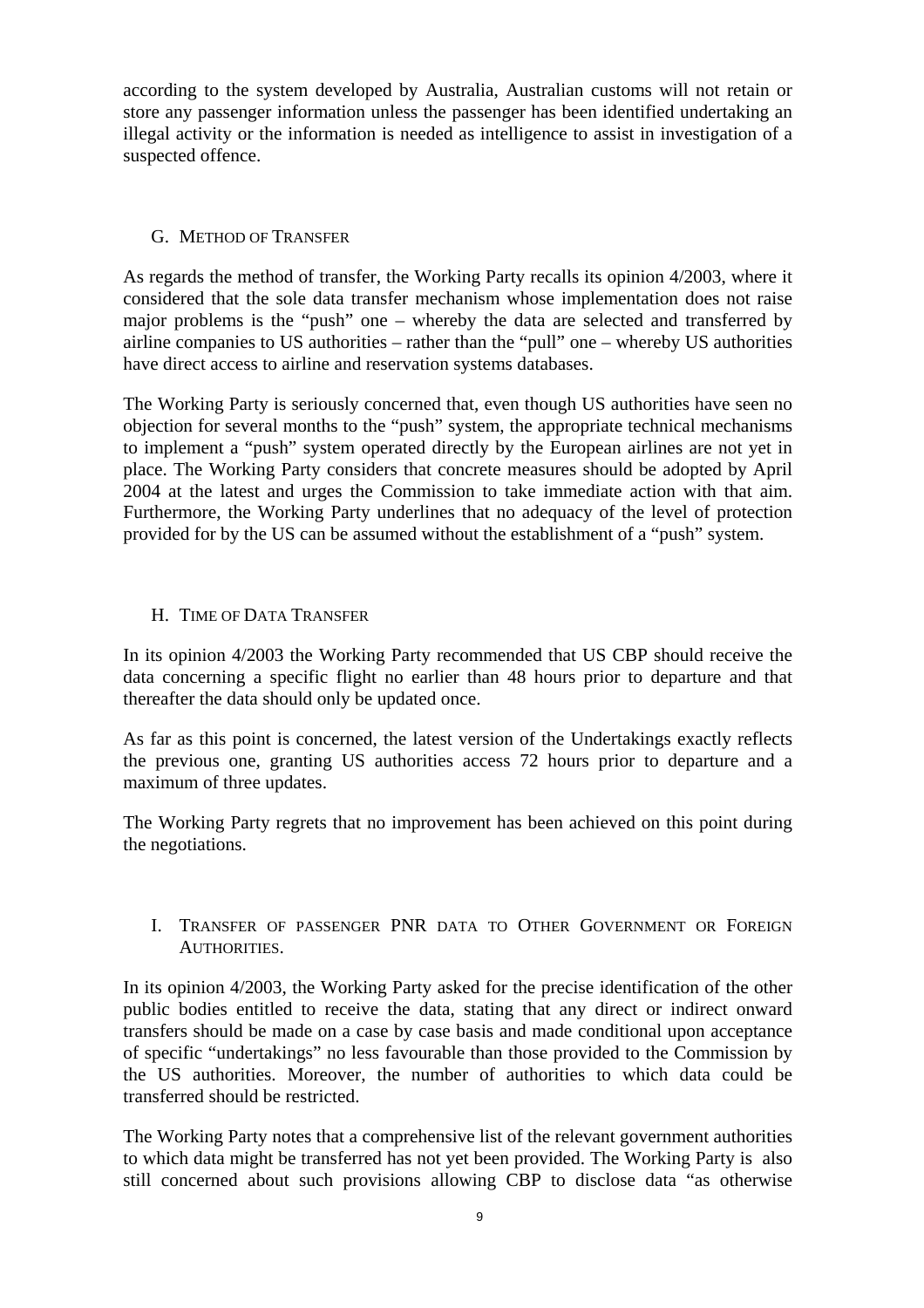required by law", especially if those provisions are considered in the light of existing or proposed laws and Memorandums of understanding requiring US to share their data with other countries in some specific cases.

In particular, the mechanism referred to in points 29 and 35 of the Undertakings deviate considerably from the purpose limitation principle as stated by the Working Party (i.e. fight against terrorism and directly related crimes) and even from the wider purposes as defined in points 1 and 3 of the Undertakings.

### J. GUARANTEES – RIGHTS OF THE DATA SUBJECT

### 1) CLEAR INFORMATION TO THE DATA SUBJECT

According to opinion 4/2003, and in accordance with Article 10 of the Directive, clear and precise information should be provided to data subjects about the identity of the controller, the purpose of the processing, and any further information, such as the existence of a right of access and rectification in addition to the available redress effective mechanisms.

The Working Party notes that the CBP will provide information to the travelling public. In this respect, the Working Party notes that it will be possible to expeditiously finalize a standard information notice after setting out the legal framework more precisely, by having also regard to the draft made available to the Working Party. It should be considered, however, that a comprehensive information notice can complement but in no case surrogate the legal requirements needed for the transfer of passenger PNR data to the US to be lawful.

#### 2) ACCESS

The Working Party, in its opinion 4/2003, underlined the necessity of effectively enforceable safeguards, in respect of the general freedom of information rules (FOIA), in order to ensure both that the latter are not used by third parties to access passenger PNR data held by the US administration and that the data subjects' right of access to their own data is enforced generally and unambiguously.

As far as the access by third parties is concerned, the Working Party welcomes the clarifications provided by CBP in the document "Exemptions Under the Freedom of Information Act (FOIA) Applicable to Passenger Name Record (PNR) Data".

Nevertheless, with regard to the access by the passenger to his/her own data, there are still some concerns regarding the way exemptions may be opposed to the data subject in order to allow the administration to refuse access to him or her.

Moreover, the Working Party notes that the data subjects' right of access has not been explicitly extended, as called for in opinion 4/2003, to any new data which may be generated as a result of the processing to which the data transmitted from Europe are submitted (risk profile, exclusionary lists, etc.).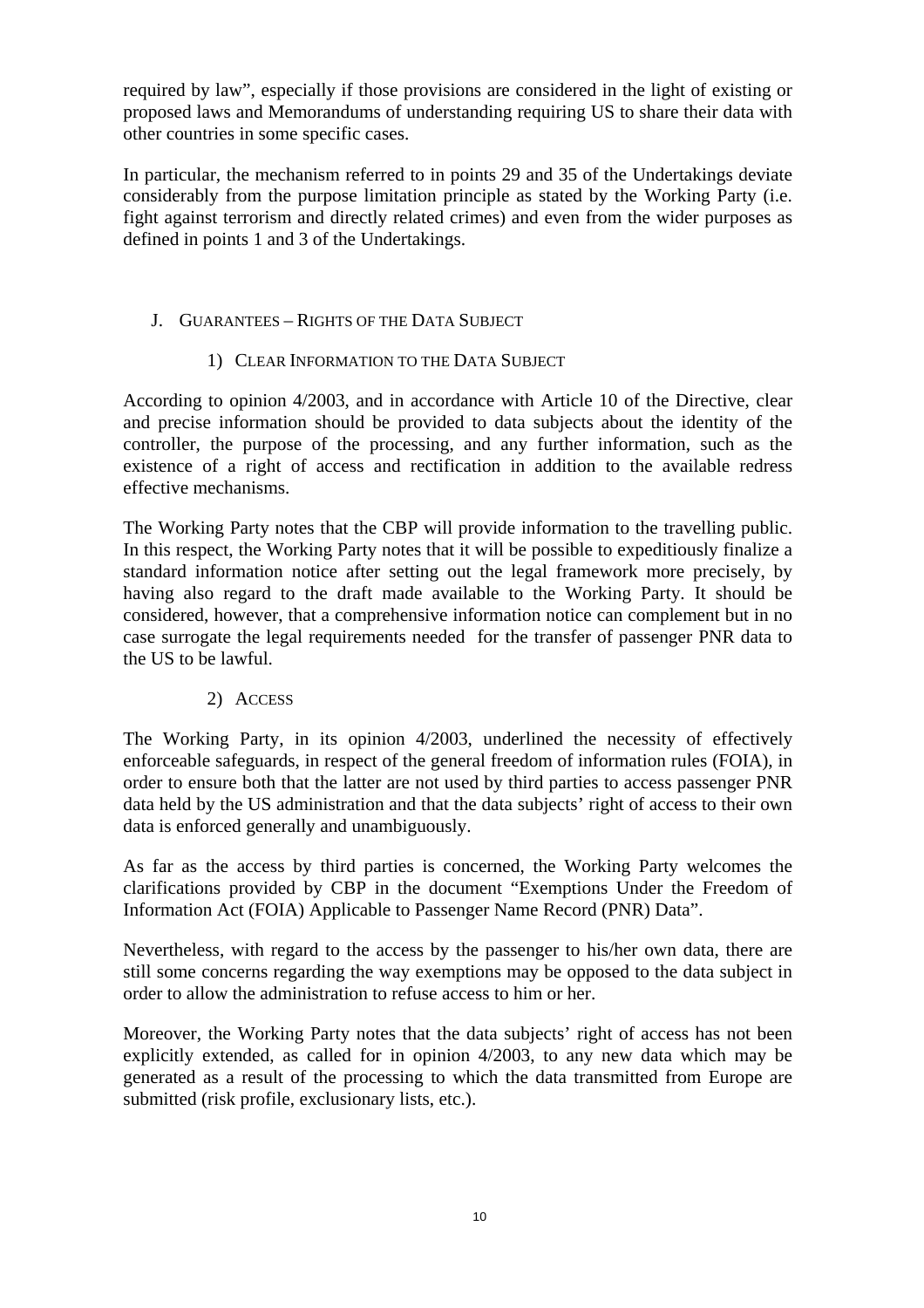### 3) RECTIFICATION

The Working Party in its opinion 4/2003 underlined the importance of providing the data subject with an effective mechanism to have his/her data corrected. The Working Party notes that the scope of the Privacy Act 1974 is still limited to US nationals or residents. Therefore, the issue of non-discrimination between US and European residents is not yet solved and it has to be established whether the rectification mechanism laid down in the Undertakings is to be considered as effective and legally binding as the right to rectification granted by the FOIA to US nationals and residents.

### 4) REDRESS

The DHS Privacy Office has agreed to address expeditiously complaints referred to it by DPAs in the Member States on behalf of an EU resident who considers that his/her complaint has not been dealt with satisfactorily by DHS, including its Privacy Office.

The Working Party welcomes this development. It is important that individuals can obtain qualified help in particular cases; however, the issue concerning the Chief Privacy Officer's actual independence, as raised in WP's opinion 4/2003, is yet unsolved. The members of the Working Party consider that the internal arrangements they made as regards the "panel" functions referred to in FAQ 5 of the Safe Harbor Agreement may be useful in this context. They will consider what adjustment they may need for application in the PNR context.

The Working Party regrets, on the other hand, that there is no guarantee that passengers will in all cases have access to a truly independent redress mechanism in cases of dispute with the DHS. Furthermore, it is now apparent that the "Undertakings" may not produce binding legal effects and may not be the source of obligations that can be enforced before a court (see above point 9). This remains an important gap compared with the rights enjoyed in the EU by any individual whose data are processed there, regardless of his/her origin.

## K. AUDITS

 $\overline{a}$ 

The following new wording has been included in the Undertakings (paragraph 43):

"CBP, in conjunction with DHS, undertakes to participate once a year, or more often if agreed by the parties, in a joint review with the Commission assisted as appropriate by experts from Member States of the European Union,<sup>4</sup> on the implementation of these Undertakings, with a view to mutually contributing to the effective operation of the processes described in these Undertakings. Such joint review may cover the results of the

<sup>4</sup> The composition of the teams on both sides will be notified to each other in advance and may include appropriate authorities concerned with privacy/data protection, customs control and other forms of law enforcement, border security and/or aviation security. Participating authorities will be required to respect the confidentiality of the discussions and be covered by any necessary security clearances. Confidentiality will not however be an obstacle to each side making an appropriate report on the results of the joint review to their respective competent authorities, including the US Congress and the European Parliament. The two sides will mutually determine the detailed modalities of the joint review.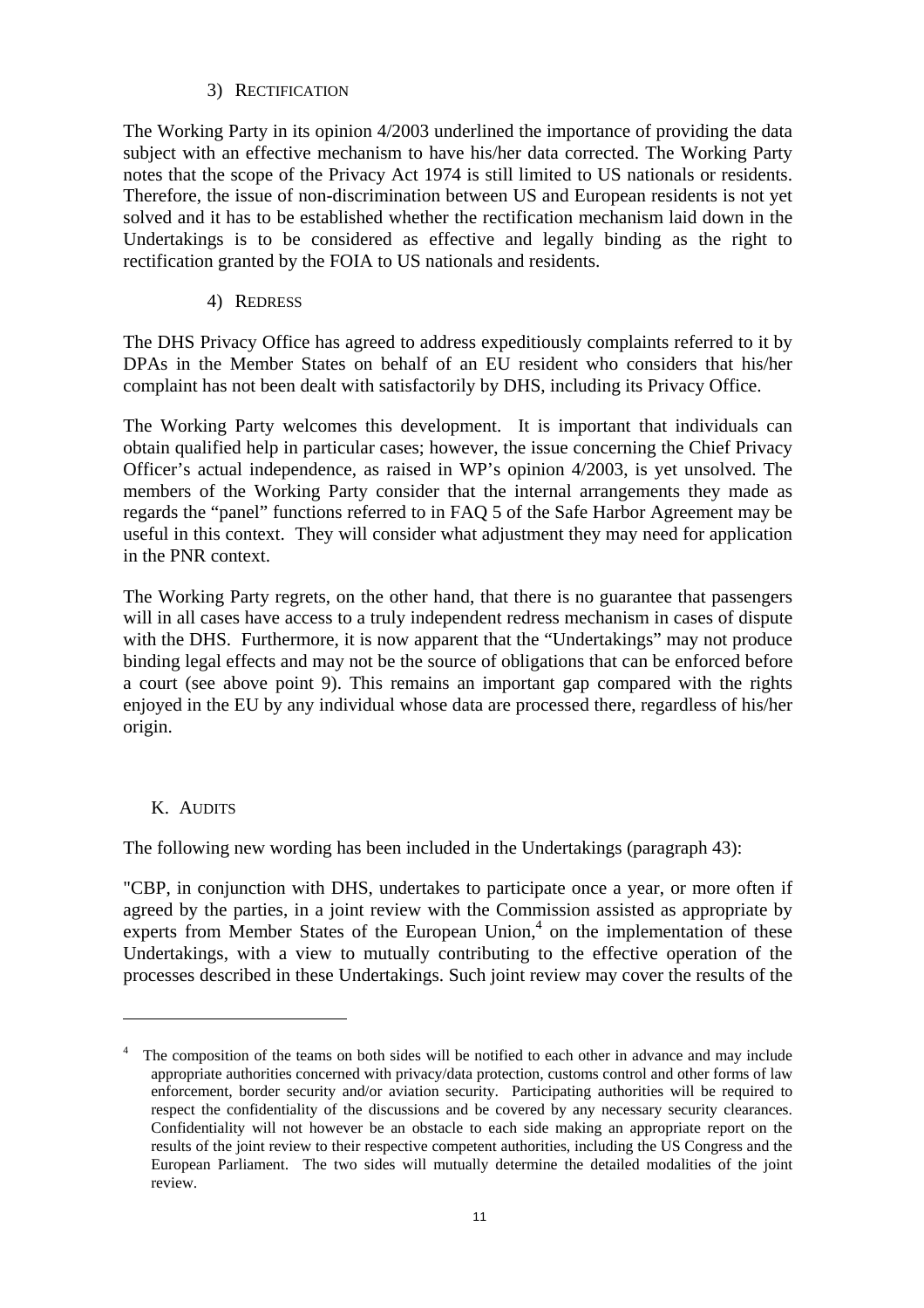DHS Chief Privacy Officer's annual report to Congress (as described in paragraph 42 of these Undertakings) and, to the extent authorized by the Chief Privacy Officer, any audits that have been carried out in the reporting period, or other findings regarding, in particular, data security, sharing of PNR with Designated Authorities and personnel access to PNR in relevant databases, as well as the handling of complaints. To the extent authorized by the DHS Chief Privacy Officer, the joint review may include consideration of the application of the Undertakings and may also address issues which can help to enhance the performance of the uses of passenger PNR data for the purposes set out in paragraph 3 these Undertakings."

This is another welcome development and the Working Party expects the reviews to be conducted with the necessary openness and transparency to be truly effective. In any case, the Working Party's members undertake to co-operate to the extent that they are asked to participate in any such review and to observe the rules regarding confidentiality agreed by the two sides. The Working Party reserves of course the right to reconsider this subject, if it deems it appropriate, regardless of the timing of reviews.

#### L. MATCHING

Recent experience showed that a new element has to be taken into consideration in addition to the concerns raised above. The passenger PNR data collected by CBP are matched in US with lists of persons searched for. These processing operations led to the fact that several flights from EU had to be cancelled at the last minute. Information given publicly thereafter revealed that they where mistakes or cases of unclear or homonymy problems affecting data related to suspects of terrorism.

These circumstances are related to the data protection principle of data quality. The Working Party considers that further initiatives should take place in order to prevent such consequences for passengers, crew members as well as airline companies.

#### **CONCLUSION**

The Working Party reiterates that the overall objective of its assessment is to establish a clear legal framework for transferring airline data to US in a way which is compatible with data protection principles, as pointed out in its Opinion 4/2003. The Working Party has taken duly note of the progress made in the US-EU dialogue concerning passenger PNR data, in particular as regards the latest Undertakings of 12 January 2004 recently made available by the US Administration, and is pleased to record some improvements over the previous version of such Undertakings.

However, in the Working Party's view the progress made does not allow a favourable adequacy finding to be achieved. The Working Party believes that any solution should at least respect the following data protection principles: